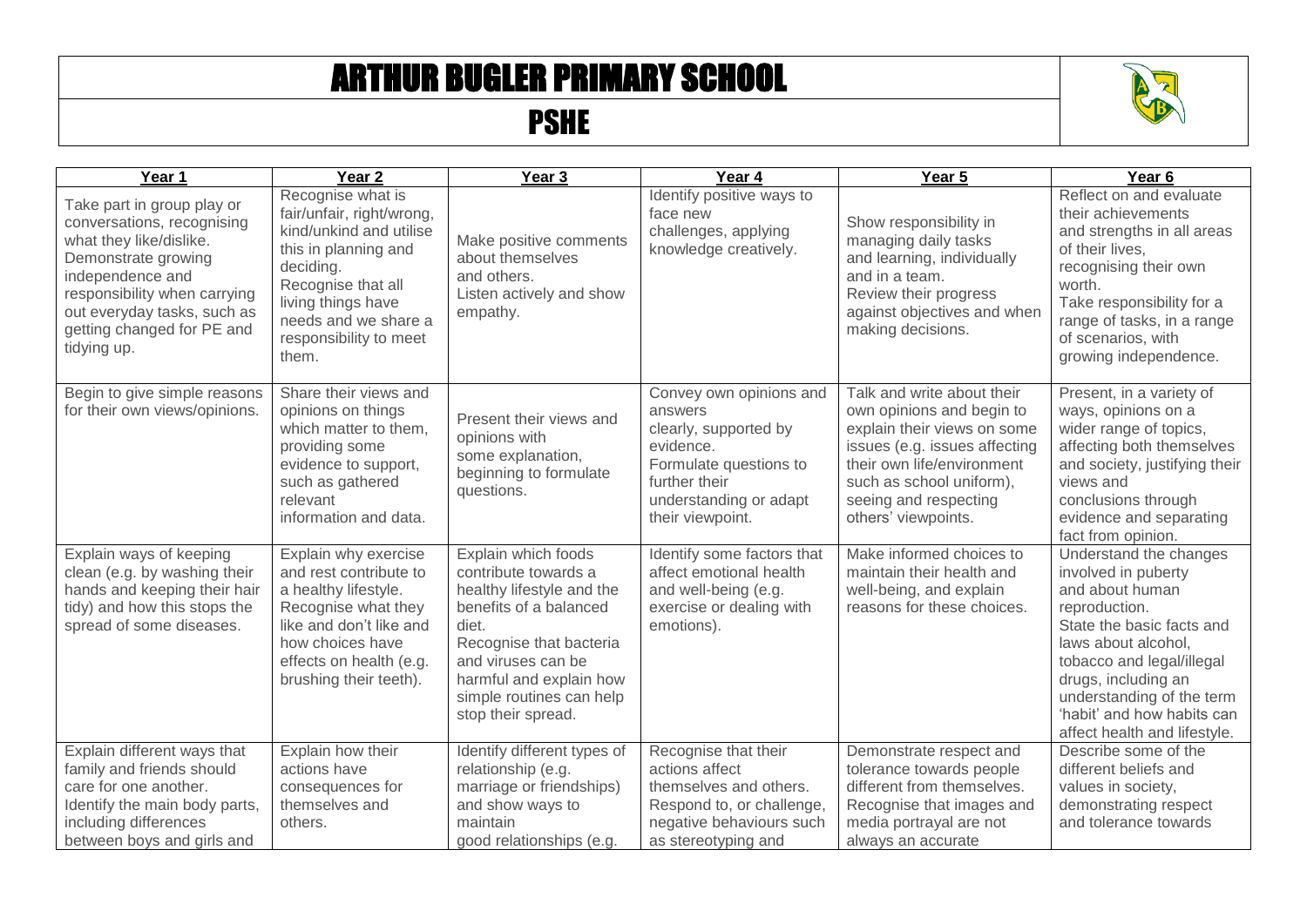| what physical contact is<br>acceptable and comfortable.                                                                                                                                                                                                                                 | Identify people<br>who look after them.<br>Identify who to go to if<br>they are worried and<br>how to attract their<br>attention.                                                                                                                                                | listening, supporting,<br>caring).<br>Judge what kind of<br>contact is acceptable and<br>how to respond.                                                                                                                                                          | aggression, evaluating<br>social norms.                                                                                                                                                                                                                                                        | reflection of reality and can<br>impact on people's feelings.                                                                                                                                                                                                 | people different from<br>themselves.<br>Explore how information is<br>presented differently in the<br>media and online.                                                                                                                                                                          |
|-----------------------------------------------------------------------------------------------------------------------------------------------------------------------------------------------------------------------------------------------------------------------------------------|----------------------------------------------------------------------------------------------------------------------------------------------------------------------------------------------------------------------------------------------------------------------------------|-------------------------------------------------------------------------------------------------------------------------------------------------------------------------------------------------------------------------------------------------------------------|------------------------------------------------------------------------------------------------------------------------------------------------------------------------------------------------------------------------------------------------------------------------------------------------|---------------------------------------------------------------------------------------------------------------------------------------------------------------------------------------------------------------------------------------------------------------|--------------------------------------------------------------------------------------------------------------------------------------------------------------------------------------------------------------------------------------------------------------------------------------------------|
| Identify some hazards in the<br>home, such as<br>cleaning products and<br>medicines.<br>Describe ways of<br>keeping safe in familiar<br>situations.<br>Talk about the<br>difference between secrets<br>and surprises and recognise<br>that people's bodies and<br>feelings can be hurt. | Recognise some<br>dangerous situations<br>out of school grounds,<br>such as crossing the<br>road and talking to<br>strangers.<br>Suggest ways to<br>avoid dangerous<br>situations and be<br>aware that they should<br>not keep adults'<br>secrets.                               | Describe ways of<br>resisting negative peer<br>pressure around issues,<br>such as bullying, which<br>affect their health and<br>well-being.<br>Recognise ways in which<br>a relationship can be<br>unhealthy and who they<br>can talk to if they need<br>support. | Assess and manage risks<br>associated with<br>personal lifestyle and<br>activity choices; trying<br>new ideas, facing<br>challenges safely and<br>recognising what<br>is dangerous.<br>Develop their<br>understanding of<br>online safety, including<br>the protection of personal<br>details. | Respond to, or challenge,<br>negative behaviours, such<br>as bullying and aggression<br>with<br>increasing independence<br>and show resistance to<br>carrying out something that<br>they feel uncomfortable<br>about or that they know is<br>wrong.           | Identify and explain how<br>to manage the risks<br>in different familiar<br>situations (e.g. discussing<br>issues connected to<br>personal safety such as<br>legal and illegal drugs),<br>understanding there are<br>different levels of risk,<br>including when a 'secret'<br>should be shared. |
| Describe things that make<br>them feel happy and things<br>that make them feel sad.                                                                                                                                                                                                     | Explain how they like<br>to rest and relax,<br>knowing that this<br>contributes to their<br>own well-being.<br>Explain how they<br>share the<br>responsibility for<br>keeping themselves<br>and others safe.<br>Communicate and<br>respond to their own<br>and others' feelings. | Describe situations that<br>they find stressful and<br>explain some ways that<br>they can make these<br>better, through positive<br>thinking and talking them<br>through with<br>others.                                                                          | Recognise strong<br>emotions and identify<br>ways of self-regulating<br>them positively.<br>Explain how things can be<br>misinterpreted or<br>misrepresented.                                                                                                                                  | Explain the benefits of being<br>emotionally, physically and<br>mentally healthy and<br>discuss what can affect this.<br>including the media.                                                                                                                 | Predict, assess and<br>discuss how to<br>manage situations that<br>may have higher levels of<br>risk associated with them.<br>Respond appropriately to<br>a wide range of feelings<br>and emotions<br>in themselves and others.                                                                  |
| Play and learn<br>collaboratively in a small<br>group.<br>Recognise when someone<br>makes them, or others, feel<br>sad or hurt.<br>Begin to develop<br>an understanding of different<br>forms of teasing, that it is                                                                    | Explain what it means<br>to be a good friend.<br>Play and learn co-<br>operatively, developing<br>strategies to solve<br>simple arguments<br>through negotiation.                                                                                                                | Work collaboratively<br>towards shared goals.<br>Describe what bullying is<br>and what to do if they are<br>feeling bullied.                                                                                                                                      | List different types of<br>teasing,<br>discrimination, bullying<br>and aggressive<br>behaviours,<br>explaining how it can feel<br>and who can help with<br>these issues.                                                                                                                       | Explain the consequences<br>of peer pressure<br>and bullying in different<br>situations, utilising<br>strategies for managing<br>persuasion and coercion.<br>Talk about how to resolve<br>conflict, using the strategies<br>of compromise and<br>negotiation. | Give quality, constructive<br>feedback and support to<br>benefit themselves and<br>others when<br>working collaboratively.<br>Consider reasons why<br>someone may want to<br>bully another person and<br>suggest ways to support<br>them.                                                        |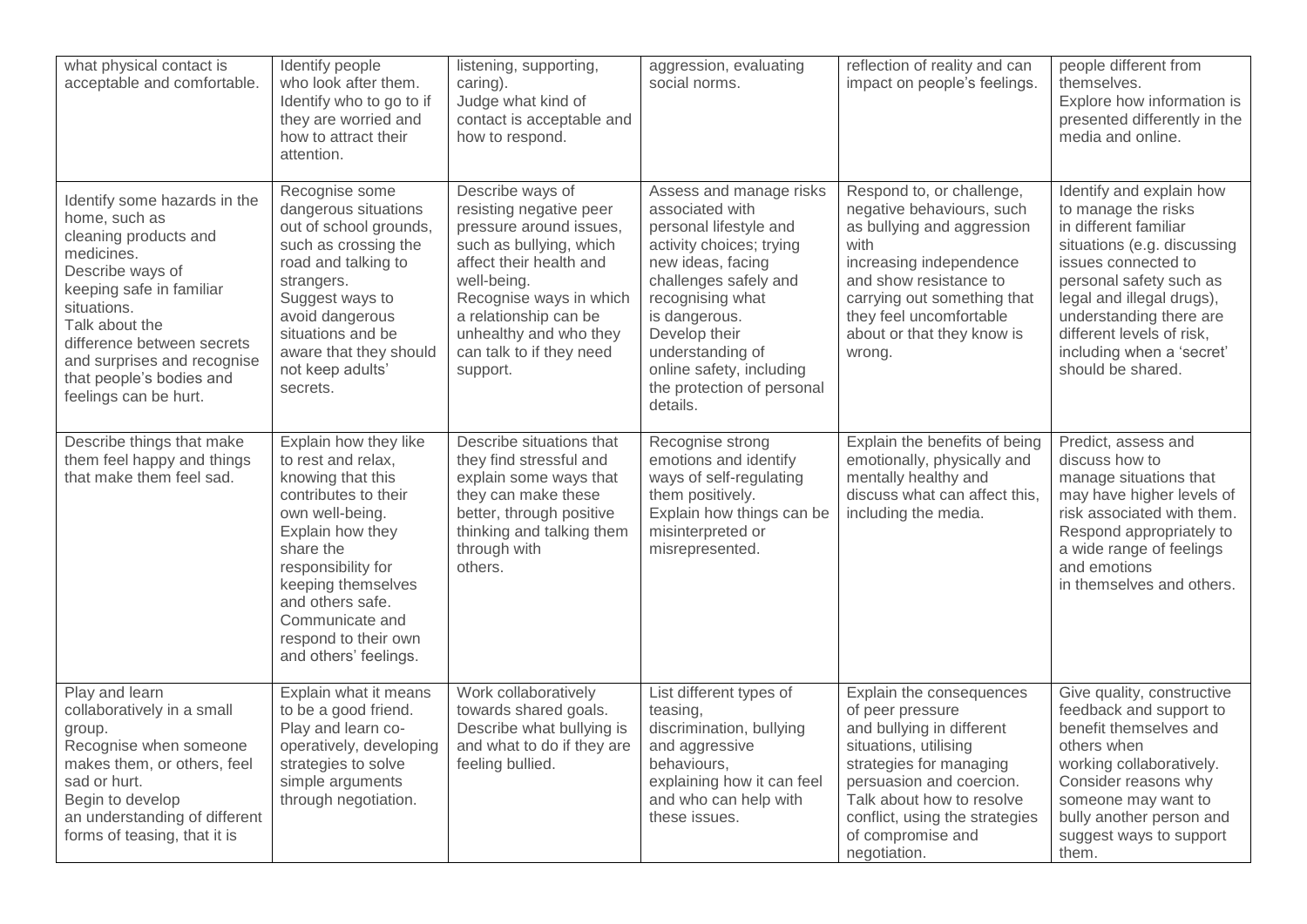| wrong, and what they can do<br>about it.                                                                                                                                                                                                  |                                                                                                                                                                              |                                                                                                                                                 |                                                                                                                                                                                                    |                                                                                                                                                                                                                                                                                                                                                                                   |                                                                                                                                                                                                                                            |
|-------------------------------------------------------------------------------------------------------------------------------------------------------------------------------------------------------------------------------------------|------------------------------------------------------------------------------------------------------------------------------------------------------------------------------|-------------------------------------------------------------------------------------------------------------------------------------------------|----------------------------------------------------------------------------------------------------------------------------------------------------------------------------------------------------|-----------------------------------------------------------------------------------------------------------------------------------------------------------------------------------------------------------------------------------------------------------------------------------------------------------------------------------------------------------------------------------|--------------------------------------------------------------------------------------------------------------------------------------------------------------------------------------------------------------------------------------------|
| Describe how they are the<br>same as, or different to, a<br>friend or family member.<br>Show an awareness of how<br>needs change as they<br>grow from young to old.                                                                       | Describe and respect<br>similarities and<br>differences between<br>people, including<br>people from different<br>places in the world, or<br>different<br>ethnic backgrounds. | Demonstrate sensitivity<br>and understanding of<br>people with different<br>values, customs and<br>cultures.                                    | Explain the words<br>'discrimination'<br>and 'stereotype' and give<br>examples of both.                                                                                                            | Explain the words 'culture',<br>'stereotype' and 'racism'<br>and give examples of all.<br>Discuss 'protected<br>characteristics' in the<br>Equality Act 2010 or revised<br>versions.                                                                                                                                                                                              | Describe how different<br>types of rights need to<br>be protected, supported<br>and balanced.                                                                                                                                              |
| Suggest how they could<br>make a positive contribution<br>to their class, school or<br>community.<br>Explain how they belong to<br>various groups<br>and communities and<br>contribute to the<br>development of class and<br>group rules. | Identify and describe<br>characteristics<br>that make a good<br>citizen.<br>Identify how their<br>local environment can<br>be harmed and<br>improved.                        | Explain the school rules<br>and basic<br>emergency procedures.<br>Ask and answer<br>questions, giving a<br>view on a local (or world)<br>issue. | Explain how they might<br>make a<br>positive contribution to a<br>world issue, such as<br>global warming, poverty<br>or fair trade.<br>Recognise the role of<br>voluntary and community<br>groups. | Critically enquire about<br>citizenship issues and<br>give an opinion on them.<br>Explain how rules and<br>laws protect them and<br>others in a variety of<br>situations and how they can<br>play a part in developing or<br>changing rules.<br>Explain what the<br>word 'democracy' means,<br>showing an awareness<br>that there are local and<br>national groups to support it. | Explore a controversial or<br>emotive issue, considering<br>both sides of an argument<br>before forming a personal<br>view or opinion.<br>Explain how they can<br>make a positive<br>contribution to<br>society, now and in the<br>future. |
| Explain in simple terms<br>where money comes from<br>and what money is used for<br>in everyday life, including<br>the terms 'spend' and 'save'.                                                                                           | Demonstrate a realistic<br>idea of how<br>much everyday items<br>cost and begin to<br>demonstrate how to<br>manage their money.                                              | Describe different ways<br>people earn and<br>manage money and their<br>personal finances,<br>including how to budget.                          | List several ways of<br>saving money,<br>including those linked with<br>banks and building<br>societies.<br>Discuss how to make<br>money and<br>show enterprise.                                   | Explain what it means to be<br>an ethical consumer and<br>give examples of ethical<br>consumerism in action, such<br>as Fair Trade.<br>Explain how the allocation<br>and use of resources can<br>affect individuals and<br>communities.                                                                                                                                           | Talk about a range of<br>jobs, and explain how<br>they will develop skills to<br>work in the future.<br>Begin to develop an<br>understanding of the<br>terms 'savings', 'interest',<br>'tax' and 'debt'.                                   |
| Use facial expressions to<br>demonstrate some named<br>feelings and describe some<br>of their positive or negative<br>qualities.                                                                                                          | Manage feelings in a<br>positive and<br>effective way.<br>Learn about loss,<br>change and the<br>feelings involved in<br>those situations.                                   | Describe how 'family' can<br>mean different things<br>to different people.                                                                      | Describe why someone<br>might start a<br>relationship with another<br>person.                                                                                                                      | Describe different types of<br>care and love extending<br>their vocabulary and<br>understanding of different<br>emotions.                                                                                                                                                                                                                                                         | Explain how a variety of<br>social and<br>personal relationships<br>might change over time,<br>including transition, loss,<br>divorce, separation<br>and bereavement.                                                                      |